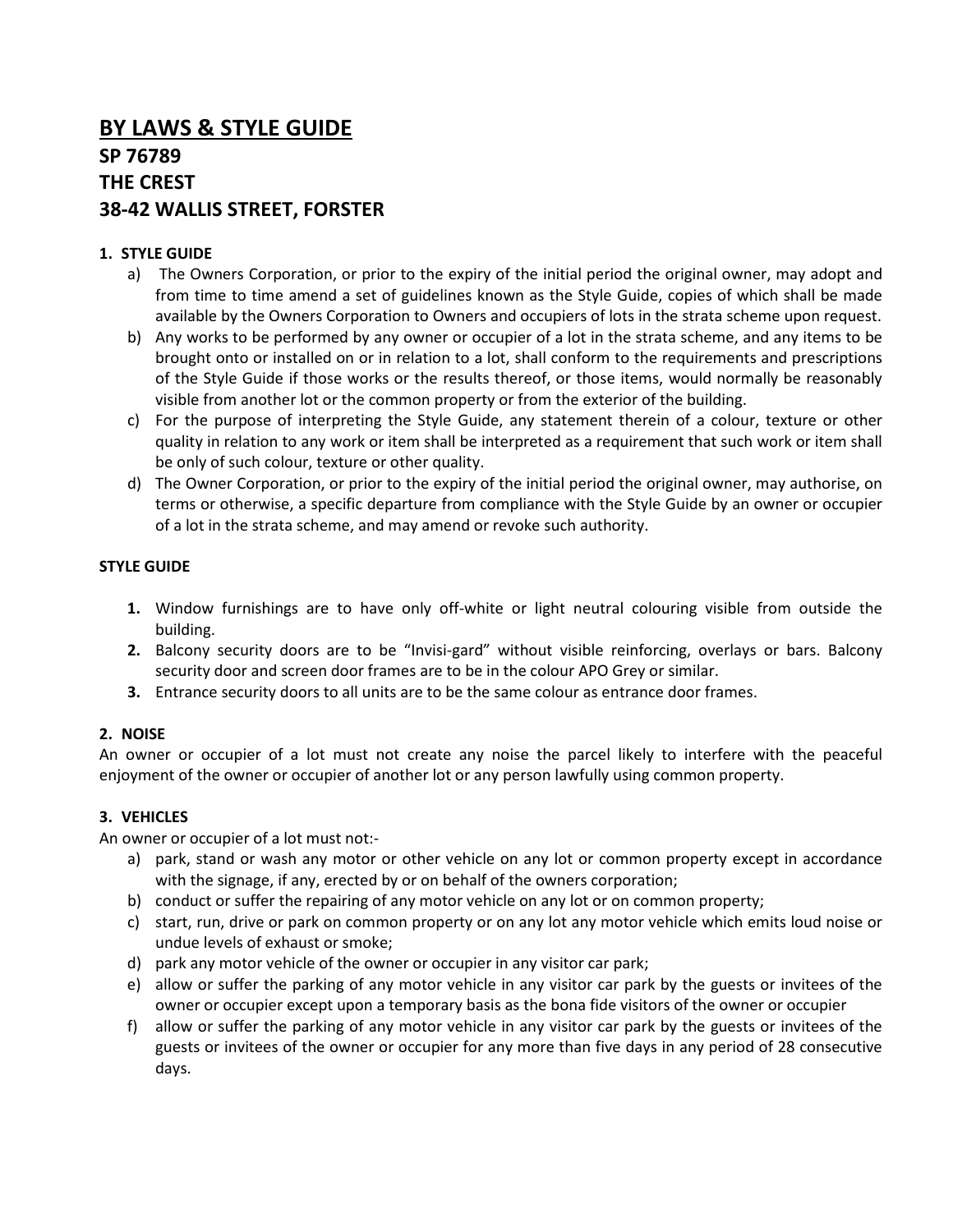## **4. OBSTRUCTION OF COMMON PROPERTY**

An owner or occupier of a lot must not obstruct lawful use of common property by any person.

## **5. DAMAGE TO LAWNS, ETC ON COMMON PROPERTY**

An owner or occupier of a lot must not,

- a) damage any lawn, garden, tree, shrub, plant or flower being part of or situated on common property, or
- b) use for his or her own purposes as a garden any portion of the common property

## **6. DAMAGE TO COMMON PROPERTY**

- a) An owner or occupier of a lot must not mark, paint, drive nails or screws or the like into, or otherwise damage or deface, any structure that forms part of the common property without the approval in writing of the owners corporation, but this prohibition shall not extend to the normal furnishing, decoration and adornment of the internal living areas of a lot.
- b) An approval given by the owners corporation under paragraph a) cannot authorise any additions to the common property.
- c) This by-law does not of itself prevent the owner of a lot or a person authorised by the owner of the lot from installing in relation to the lot:
	- i. any locking or other safety device for protection of the owner's lot against intruders, or
	- ii. any screen or other device to prevent entry of animals or insects on the lot, or
	- iii. any structure or device to prevent harm to children.,

but the owner of a lot in respect of which such device, screen or structure is to be or has been installed must:-

- (1) conform to the requirements of the Style Guide;
- (2) install such device in a competent and proper manner;
- (3) maintain such device, screen or structure in a state of good, safe and serviceable repair;
- (4) ensure that such device, screen or structure has an appearance, after it has been installed, which is keeping with the rest of the building; and
- (5) In the case of a security cage or cupboard upon any part of a lot intended for car parking:-
	- (a) keep such cage or cupboard wholly within the boundaries of the lot;
	- (b) not interfere with or limit access to any pipe, wire, cable, or conduit passing over or through the lot; and
	- (c) obtain the consent in writing of the owners corporation prior to the construction thereof.

## **7. RIGHT OF EXCLUSIVE USE TO CERTAIN PARTS OF COMMON PROPERTY**

- a) The owner for the time being of each lot within the strata scheme shall be entitled to the exclusive use of:
	- i. all doors, windows and fly screens in the walls forming the boundary of the owner's lot;
	- ii. all locks, catches and latches on all doors and windows in the walls forming the boundary of the owner's lot; and
	- iii. all ceramic tiles affixed to the walls and floors forming the boundary of the owner's lot.
- b) Each owner shall be individually responsible for the repair or replacement of the doors, windows and fly screens in the walls forming the boundary of the owner's lot, and of all locks, catches and latches attached thereto, and of all ceramic tiles affixed to the walls and floors forming the boundary of the owner's lot. Should an owner fail to properly maintain any such item, the owners corporation is authorised to enter the lot, after first giving seven days' notice to the owner, and to effect such repairs and may be deemed by the owners corporation to be necessary or desireable, the cost of which shall constitute a debt owned to the owners corporation by the owner of the lot.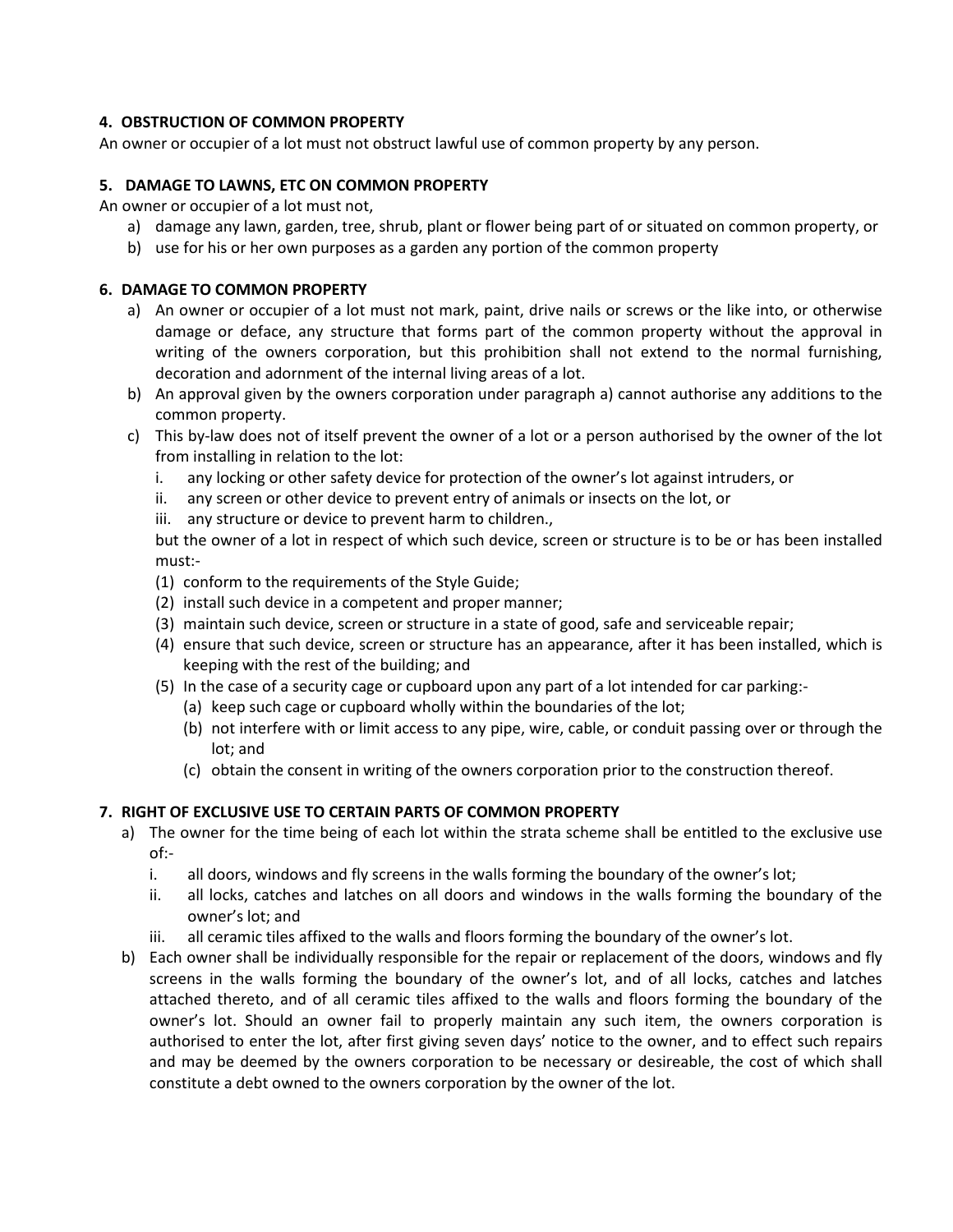## **8. BEHAVIOUR OF OWNERS AND OCCUPIERS**

An owner or occupier of a lot when on common property:-

- a) must not smoke; and
- b) must be adequately clothed and must not use language or behave in a manner likely to cause fear, offence or embarrassment to the owner or occupier of another lot or to any person lawfully using common property.

## **9. CHILDREN PLAYING ON COMMON PROPERTY IN BUILDING**

An owner or occupier of a lot must not permit any child of whom the owner or occupier has authority or control to play on common property within the building or, unless accompanied by an adult exercising effective control, to be or to remain on common property comprising a garbage room, plant room, elevator, car parking area, driveway or other area of possible danger or hazard to children.

## **10. BEHAVIOUR OF INVITEES**

An owner or occupier of a lot must take all reasonable steps to ensure that invitees of the owner or occupier: -

- a) do not behave in a manner to interfere with the peaceful enjoyment of the owner or occupier of another lot or any person lawfully using common property, and
- b) do not smoke in or upon common property.

# **11. DEPOSITING RUBBISH, ETC ON COMMON PROPERTY**

An owner or occupier of a lot must not deposit or throw on the common property any rubbish, dirt, dust or other material likely to interfere with the peaceful enjoyment of the owner or occupier of another lot or of any person lawfully using the common property.

## **12.** "**FOR SALE" SIGNS**

- a) No "For Sale" sign may be displayed from a lot or any part of the common property unless such sign is:
	- i. equal to or smaller than one square metre in size;
	- ii. no longer or deeper than one metre;
	- iii. of rigid construction an professional appearance;
	- iv. not attached to or displayed from a balcony or external part of the lot; and
	- v. displayed through a window or window or windows from inside the lot.

# **13. APPEARANCE OF LOT AND DRYING OF LAUNDRY ITEMS**

An owner or occupier of a lot must not, except with the consent in writing of the owners corporation:-

- a) hang any washing, towel, bedding clothing or other article on any part of the parcel in such a way as to be visible from outside the building other than on any lines provided by the owners corporation for the purpose and there only for a reasonable period.
- b) maintain within the lot anything visible from outside the lot that, viewed from outside the lot, is not in keeping with the rest of the building.

# **14. CLEANING WINDOWS AND DOORS**

An owner or occupier of a lot must keep clean all glass in windows and all doors on the boundary of the lot, including so much of the external surface as may constitute common property, unless in any particular case or generally:-

- a) the owners corporation has resolved that the owner or occupier is not obliged to clean a section of glass to which the resolution relates; or
- b) the glass cannot be safely accessed by the owner or occupier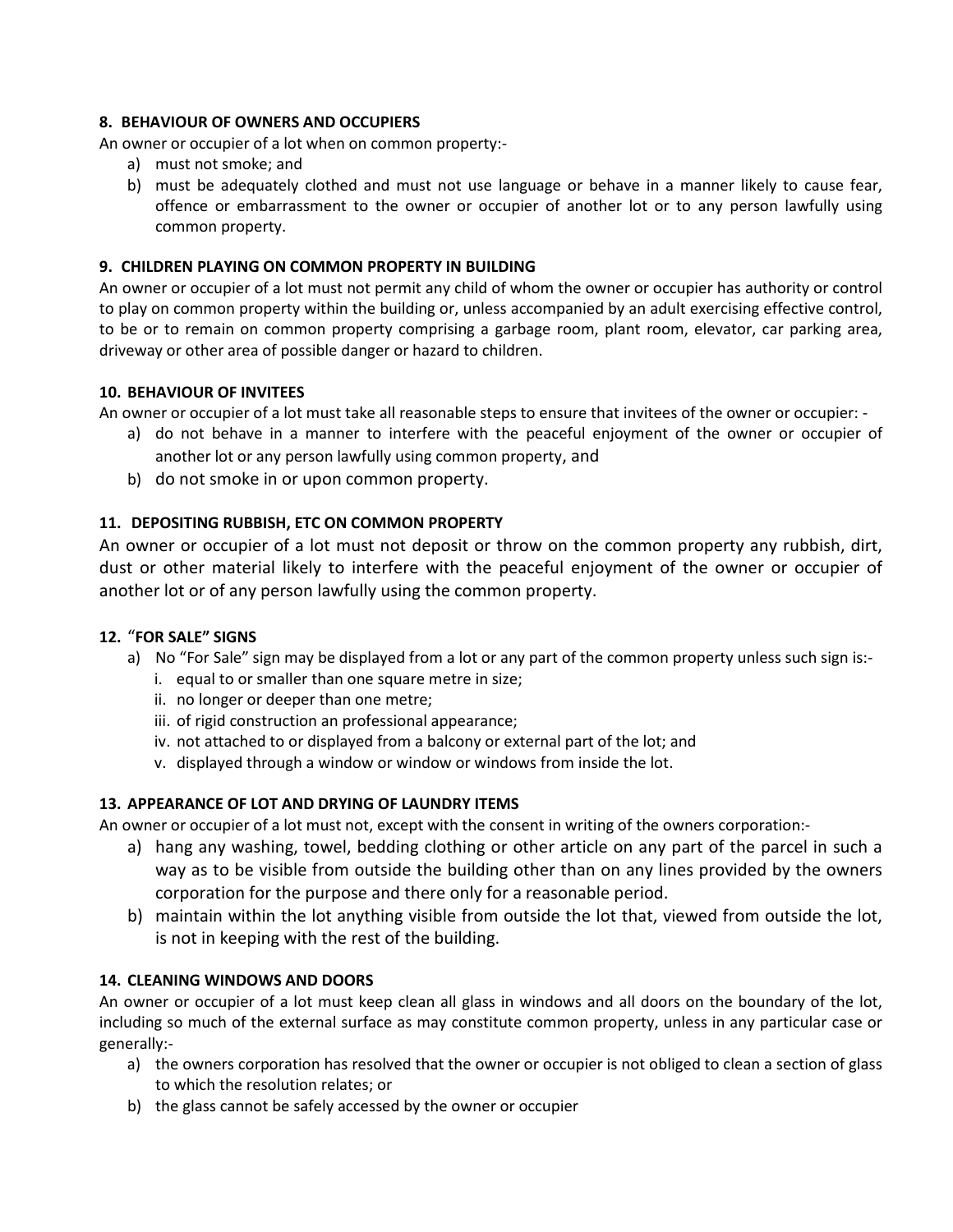## **15. MOVING OF FURNITURE**

An owner or occupant of a lot must not cause furniture or large objects to be moved on or through common property without first:-

- a) giving to the owners corporation or its authorised representative notice of the intention of the owner or occupier to cause the furniture or object to be so moved;
- b) complying with any direction of the owners corporation or its authorised representative as to where, when and how the items in question are to be so moved; and
- c) complying with any standing resolution of the owners corporation, and any signage of the owners corporation, as to the movement of furniture or other objects on or through common property.

## **16. STORAGE OF INFLAMMABLE LIQUIDS AND OTHER SUBSTANCES AND MATERIALS**

- a) An owner or occupier of a lot must not, except with the approval in writing of the owners corporation, use or store on the lot or on the common property any inflammable chemical, liquid or gas or other inflammable, noxious or explosive material.
- b) This by-law does not apply to household chemicals, liquids, gases or other material used or intended to be used for domestic purposes, or any liquid or gaseous material in a fuel tank of a motor vehicle or internal combustion engine.

## **17. MOVING FURNITURE AND OTHER OBJECTS ON OR THROUGH COMMON PROPERTY**

An owner or occupier of a lot must not transport any furniture or large object through or on common property within the building unless sufficient notice has first been given to the executive committee so as to enable the executive committee to arrange for its nominee to be present at the time when the owner or occupier does so.

## **18. FLOOR COVERINGS**

- a) An owner of a lot must ensure that all floor space within the lot is covered or otherwise treated to an extent sufficient to prevent the transmission from the floor space of noise likely to disturb the peaceful enjoyment of the owner or occupier of another lot. In each case such covering or treatment must conform to the requirements of the Building Code of Australia and any relevant Australian Standard.
- b) This by-law does not apply to floor space comprising a kitchen, laundry, lavatory, bathroom or car park.

# **19. ACOUSTIC DAMPING OF WALLS, PIPES AND CONDUITS**

Any building, renovation or repair works carried out by or on behalf of an owner or occupier of a lot shall be conducted in such a manner to ensure that:-

- a) all walls, pipes and conduits are fitted with acoustic damping in accordance with the Building Code of Australia and any relevant Australian Standard as applicable at the time of such building, renovation or repair works; and
- b) subject to the preceding paragraph, any existing acoustic damping measures are left in place or replaced in a proper and workmanlike manner.

## **20. GARBAGE AND RECYCLABLES**

An owner or occupier of a lot:-

- a) must ensure that before refuse is placed in any common refuse container it is securely wrapped or, in the case of tins or other containers, completely drained;
- b) must ensure that any recyclable material is separated and placed in the receptacle appropriate for that material, and in no other receptacle; and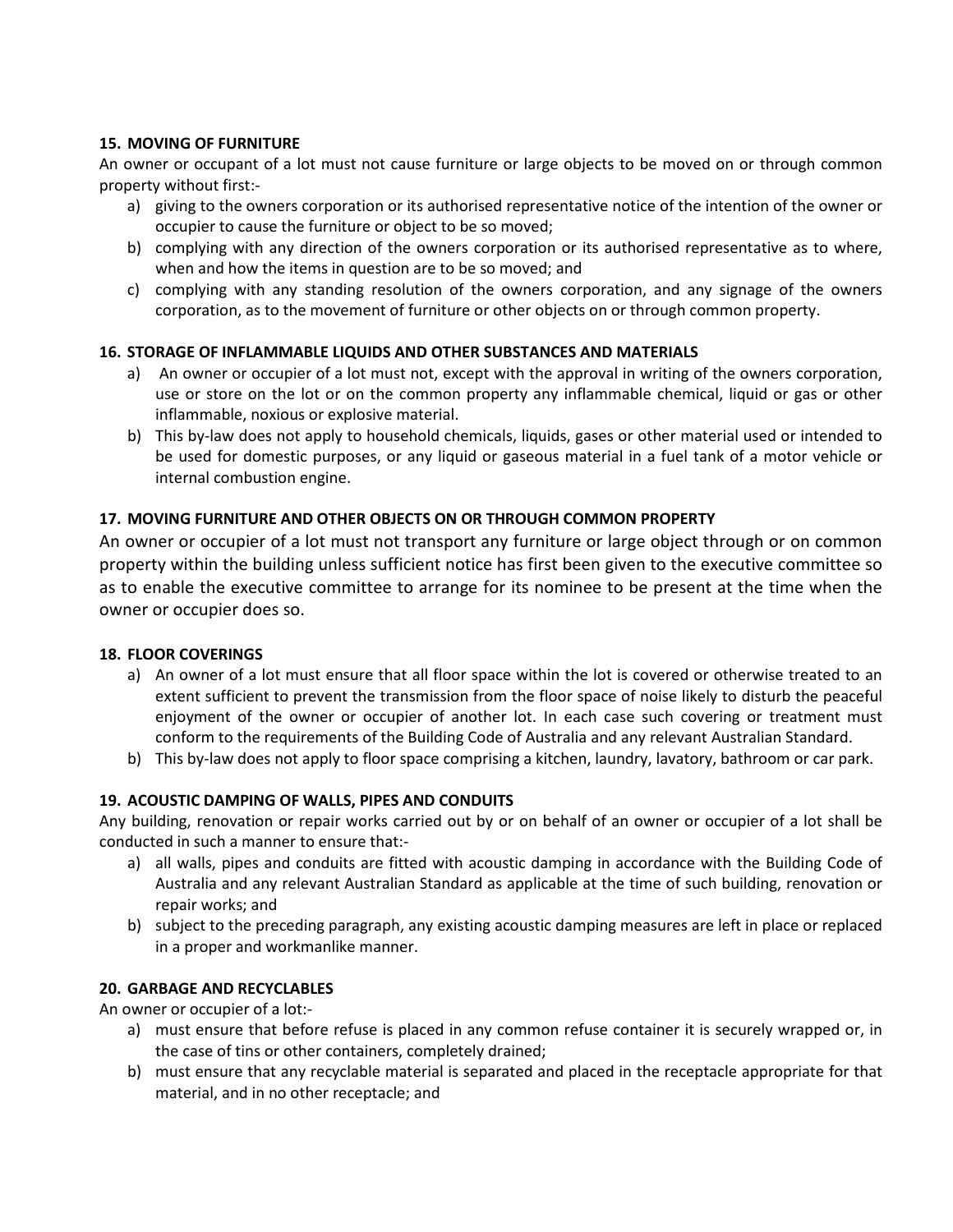c) must promptly remove any thing which the owner or occupier may have spilled in the area of the refuse and recycling receptacles and must take such action as may be necessary to clean up the spill.

#### **21. KEEPING OF ANIMALS**

Subject to section 49 (4), an owner or occupier of a lot must not, without the approval in writing of the owners corporation, keep an animal on the lot or the common property.

## **22. NOTICE BOARD**

An owners corporation must cause a notice-board to be affixed to part of the common property.

## **23. USE OF LOT**

An owner or occupier of a lot must not:-

- a) use the lot in a way that may constitute a beach of any local environment plan or other planning law; or
- b) in the absence of written approval of the owners corporation (which may be given on terms and which may be amended or revoked) use the lot in a way that may adversely affect:
	- i. the insurance premiums or insurance cover of the strata scheme; or
	- ii. the amenity of the scheme or of neighbouring properties

## **24. SECURITY**

- a) In addition to or in pursuance of its powers under any law to administer the strata scheme, the owners corporation may:
	- i. install and maintain locks, alarms, communication devices and security systems;
	- ii. issue, withdraw and reissue keys, cards and security devices to the owners of lots in the strata scheme, and determine to whom and on what terms any security key or card or device should be issued in relation to the common property;
	- iii. determine that for safety or security purposes the entrance doors to all lots may be required to be operable with one or more than one common key;
	- iv. determine to which authorities and under what circumstances such common key or keys should be made available;
	- v. determine coding and terms of use of any security device;
	- vi. charge any owner or occupier or a lot with the cost of:-
		- 1) replacing lost or updated or recoded keys or security cards or security devices for that lot;
		- 2) any call-out fee of any fire brigade or security service incurred due to the lack of care, negligence or deliberate misbehavior of the owner or occupier of or visitor to the lot;
		- 3) repairing or reprogramming any lock, card or security device (including multiple locks, cards or security devices where applicable) incurred due to the failure of that owner or occupier or any agent of that owner or occupier to take reasonable precautions for the safety or security of persons and property associated with the strata scheme, or the negligence or deliberate misbehavior of the owner or occupier of, or of any invitee to, the lot.
- b) No owner or occupier shall duplicate any key, security card or security device which has been issued by the owners corporation. Only the owners corporation shall be entitled to duplicate keys, security cards and security devices.
- c) An owner or occupier who has been issued by the owners corporation with a key, security card or security device must promptly report to the owners corporation the loss thereof.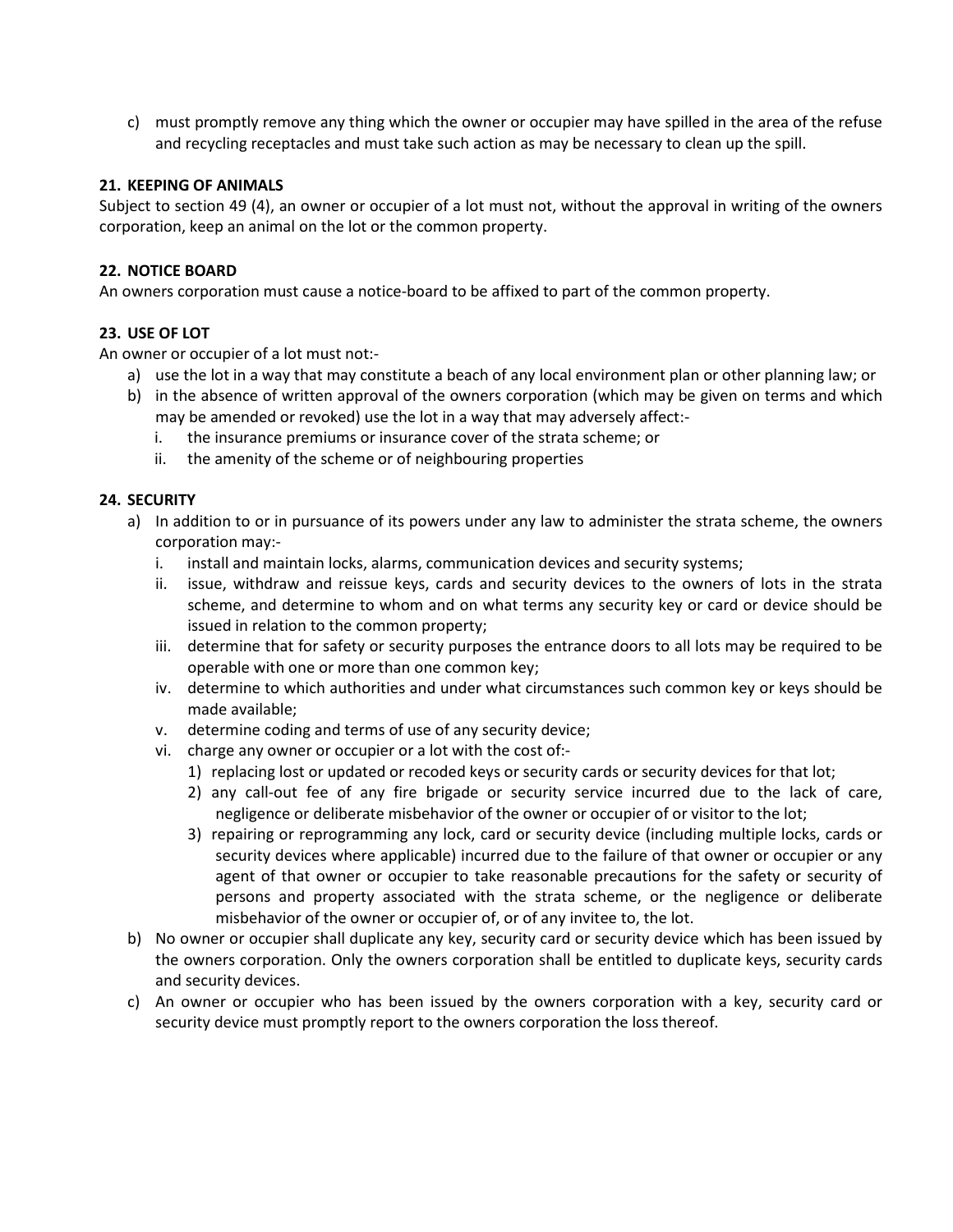## **25. EMERGENCY PROCEDURES PLAN**

- a) The owners corporation may formulate and display an Emergency Procedures Plan for the strata scheme and may amend such plan from time to time.
- b) Every proprietor and occupier of any lot in the strata scheme shall:
	- i. observe at all times the requirements and prescriptions of the Emergency Procedures Plan;
	- ii. supply any contact details or other information reasonably required by the owners corporation pursuant to the terms of the Emergency Procedures Plan;
	- iii. upon the receipt of reasonable notice, participate in any frill or training initiated by the owners corporation in accordance with the Emergency Procedures Plan; and
	- iv. observe any reasonable direction of the owners corporation or any apparent delegate thereof:-
		- 1) without prior notice in any situation involving an actual or possible emergency in relation to any lot, or the common property, or the surrounding areas; or
		- 2) upon the receipt of reasonable notice, in any drill conducted pursuant to the Emergency Procedures Plan; and
	- v. to the fullest extent possible encourage the observance of the Emergency Procedure Plan by any invitee or other person on the parcel.
- c) For the purpose of this By-Law the term "emergency" shall include but not be limited to:
	- i. fire;
	- ii. the sounding of any fire alarm or smoke alarm or security alarm;
	- iii. any impact or other significant or incident which may adversely affect the property on or in a lot of the safety of any person thereupon, or the common property of the safety of any persons thereupon;
	- iv. flood, including but not limited to the flooding of the basement by storm water or other means;
	- v. water damage, including from any leaking or broken pipe or conduit or sprinkler;
	- vi. the release or escape or suspected release of escape of any chemical or biological agent whether known or unknown; and
	- vii. any violent action or threat of violent against any person or property.

## **SPECIAL BY-LAW 1**

## **Specially Resolved 5th May 2017**

- 1) An owner or occupier of a lot, and any invitee of the owner or occupier, must not smoke tobacco or any other substance on the common property, except:
	- (a) in an area designated as a smoking area by the owners corporation, or
	- (b) with written approval of the owners corporation.
- 2) A person who is permitted under this by-law to smoke tobacco or any other substance on common property must ensure that the smoke does not penetrate to any other lot.
- 3) An owner or occupier of a lot must ensure that smoke caused by the smoking of tobacco or any other substance by the owner or occupier, or any invitee of the owner or occupier, on the lot does not penetrate to the common property or any other lot.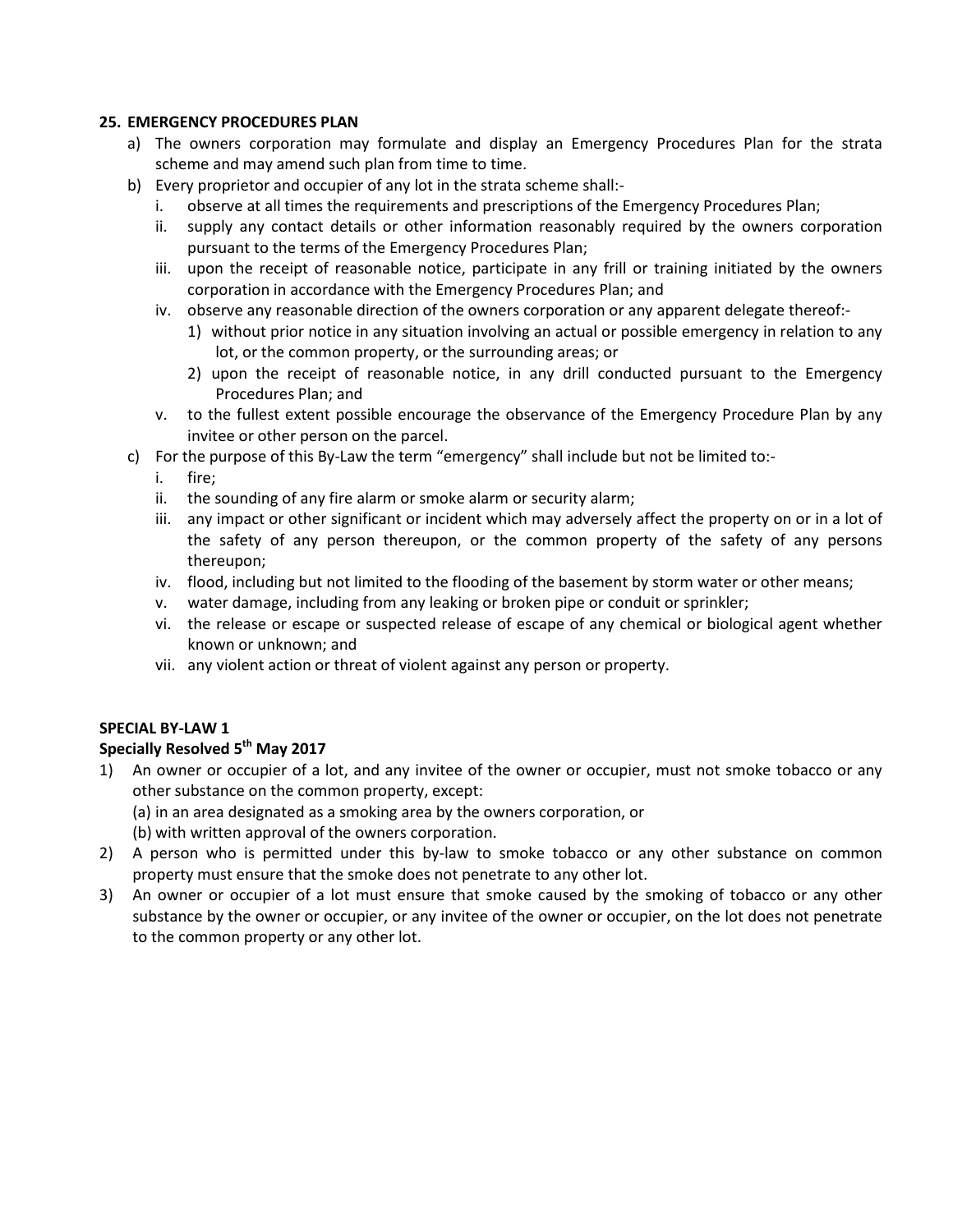# **SPECIAL BY-LAW 2- Electronic Service of Notices Specially Resolved 11th May 2018**

A document of notice may be service on the Owners Corporation, its secretary or strata committee on the owner/s of a lot by electronic means if the person nominated as the email contact has given the Owners Corporation an email address for the service of notices and the documents are sent to that address. A notice or document served on an owner/s by email in accordance with this by-law is deemed to have been served when transmitted by the sender, providing the sender does not receive an electronic notification of unsuccessful transmission, ie 'bounce back' or 'undeliverable', within 24 hours.

# **SPECIAL BY-LAW 3 – Common Property Memorandum Specially Resolved 11th May 2018**

The Common Property Memorandum, provided by Fair Trading as part of the Strata Schemes Management Regulation 2016, to specify whether an owner of a lot or the owners corporation is responsible for the maintenance, repair or replacement of any part of the common property, is adopted by the Owners Strata Plan 76789, with the exclusion of items already listed for exclusive use in registered by-law 7.

# **Common property memorandum**

## **Owners corporation responsibilities for maintenance, repair or replacement**

| 1. | <b>Balcony and</b>  | (a) columns and railings                                                                                   |
|----|---------------------|------------------------------------------------------------------------------------------------------------|
|    | courtyards          | (b) doors, windows and walls (unless the plan was registered before 1 July 1974 -                          |
|    |                     | refer to the registered strata plan)                                                                       |
|    |                     | balcony ceilings (including painting)<br>(c)                                                               |
|    |                     | (d) security doors, other than those installed by an owner after the registration of the<br>strata plan    |
|    |                     | (e) original tiles and associated waterproofing, affixed at the time of registration of<br>the strata plan |
|    |                     | common wall fencing, shown as a thick line on the strata plan<br>(f)                                       |
|    |                     | dividing fences on a boundary of the strata parcel that adjoin neighbouring land<br>(g)                    |
|    |                     | awnings within common property outside the cubic space of a balcony or<br>(h)                              |
|    |                     | courtyard                                                                                                  |
|    |                     | walls of planter boxes shown by a thick line on the strata plan<br>(i)                                     |
|    |                     | that part of a tree which exists within common property<br>(i)                                             |
| 2. | <b>Ceiling/Roof</b> | false ceilings installed at the time of registration of the strata plan (other than<br>(a)                 |
|    |                     | painting, which shall be the lot owner's responsibility)                                                   |
|    |                     | plastered ceilings and vermiculite ceilings (other than painting, which shall be the<br>(b)                |
|    |                     | lot owner's responsibility)                                                                                |
|    |                     | (c) guttering                                                                                              |
|    |                     | membranes<br>(d)                                                                                           |
| 3. | <b>Electrical</b>   | (a) air conditioning systems serving more than one lot                                                     |
|    |                     | automatic garage door opener, other than those installed by an owner after the<br>(b)                      |
|    |                     | registration of the strata plan and not including any related remote controller                            |
|    |                     | fuses and fuse board in meter room<br>(c)                                                                  |
|    |                     | (d) intercom handset and wiring serving more than one lot                                                  |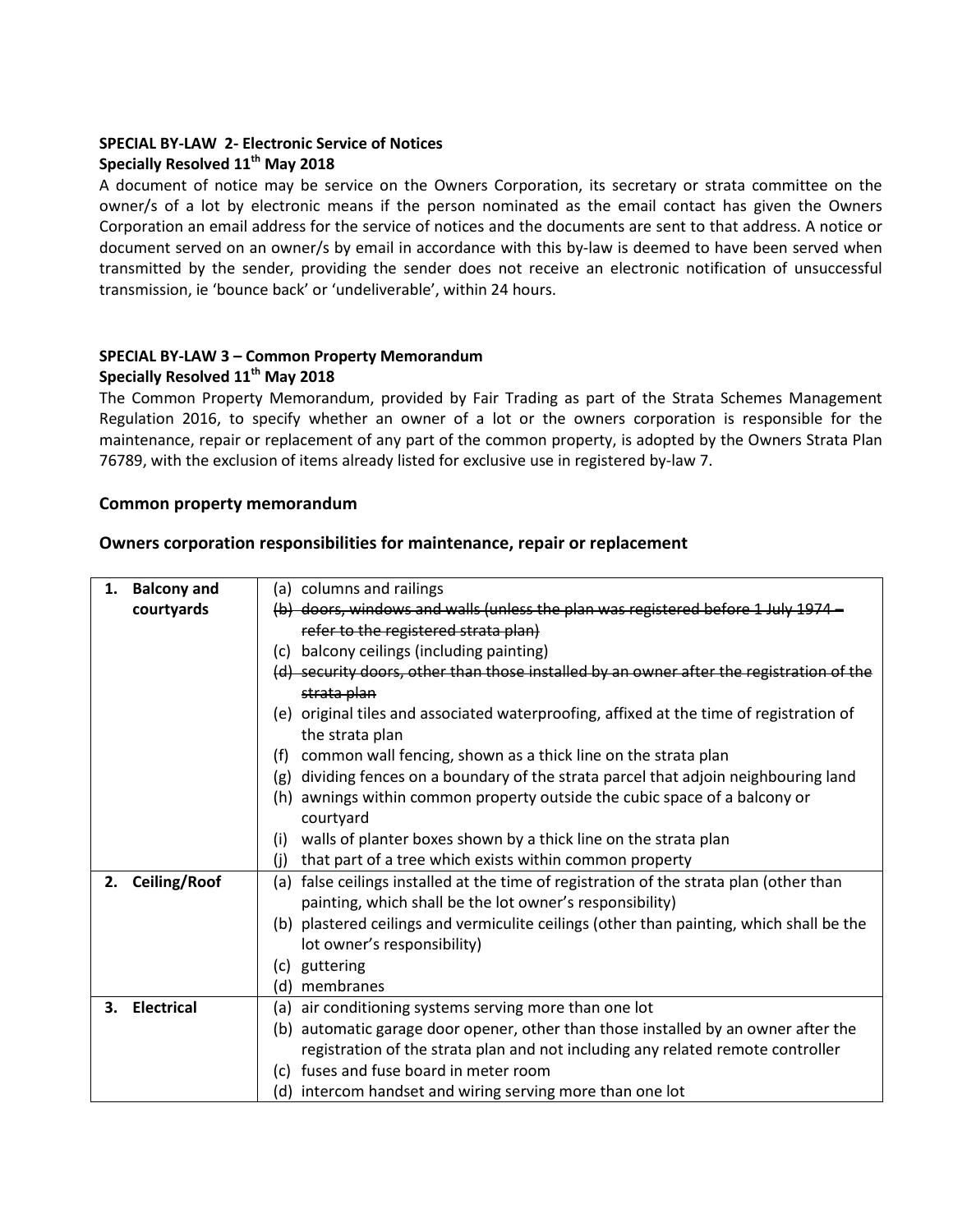|                      | (e) electrical wiring serving more than one lot                                                         |
|----------------------|---------------------------------------------------------------------------------------------------------|
|                      | light fittings serving more than one lot<br>(f)                                                         |
|                      | (g) power point sockets serving more than one lot                                                       |
|                      | (h) smoke detectors whether connected to the fire board in the building or not (and                     |
|                      | other fire safety equipment subject to the regulations made under the                                   |
|                      | Environmental Planning and Assessment Act 1979)                                                         |
|                      | telephone, television, internet and cable wiring within common property walls<br>(i)                    |
|                      | television aerial, satellite dish, or cable or internet wiring serving more than one<br>(i)             |
|                      | lot, regardless of whether it is contained within any lot or on common property                         |
|                      | (k) lifts and lift operating systems                                                                    |
| <b>Entrance door</b> | (a) original door lock or its subsequent replacement                                                    |
|                      | (b) entrance door to a lot including all door furniture and automatic closer                            |
|                      | (c) security doors, other than those installed buy an owner after registration of the                   |
|                      | strata plan                                                                                             |
| 5. Floor             | (a) original floorboards or parquetry flooring affixed to common property floors                        |
|                      | (b) mezzanines and stairs within lots, if shown as a separate level in the strata plan                  |
|                      | (c) original floor tiles and associated waterproofing affixed to common property                        |
|                      | floors at the time of registration of the strata plan                                                   |
|                      | (d) sound proofing floor base (e.g. magnesite), but not including any sound proofing                    |
|                      | installed by an owner after the registration of the strata plan                                         |
| General<br>6.        | (a) common property walls                                                                               |
|                      | (b) the slab dividing two storeys of the same lot, or one storey from an open space                     |
|                      | roof area e.g. a townhouse or villa (unless the plan was registered before 1 July                       |
|                      | 1974 – refer to the registered strata plan)                                                             |
|                      | (c) any door in a common property wall (including all original door furniture)                          |
|                      | (d) skirting boards, architraves and cornices on common property walls (other than                      |
|                      | painting which shall be the lot owner's responsibility)                                                 |
|                      | (e) original tiles and associated waterproofing affixed to the common property walls                    |
|                      | at the time of registration of the strata plan                                                          |
|                      | ducting cover or structure covering a service that serves more than one lot or the<br>(f)               |
|                      | common property                                                                                         |
|                      | (g) ducting for the purposes of carrying pipes servicing more than one lot                              |
|                      | (h) exhaust fans outside the lot                                                                        |
|                      | hot water service located outside of the boundary of any lot or where that service<br>$\left( 1\right)$ |
|                      | serves more than one lot                                                                                |
|                      | letter boxes within common property<br>(i)                                                              |
|                      | swimming pool and associated equipment<br>(k)                                                           |
|                      | gym equipment<br>(1)                                                                                    |
| 7. Parking/Garage    | (a) carports, other than those within the cubic space of a lot and referred to in the                   |
|                      | strata plan, or which have been installed by and owner after registration of the                        |
|                      | strata plan                                                                                             |
|                      | (b) electric garage door opener (motor and device) including automatic opening                          |
|                      | mechanism which serves more than one lot                                                                |
|                      | (c) garage doors, hinge mechanism and lock, if shown by a thick line on the strata                      |
|                      | plan or if outside the cubic space of the lot                                                           |
|                      | (d) mesh between parking spaces, if shown by a thick line on the strata plan                            |
| 8. Plumbing          | (a) floor drain or sewer in common property                                                             |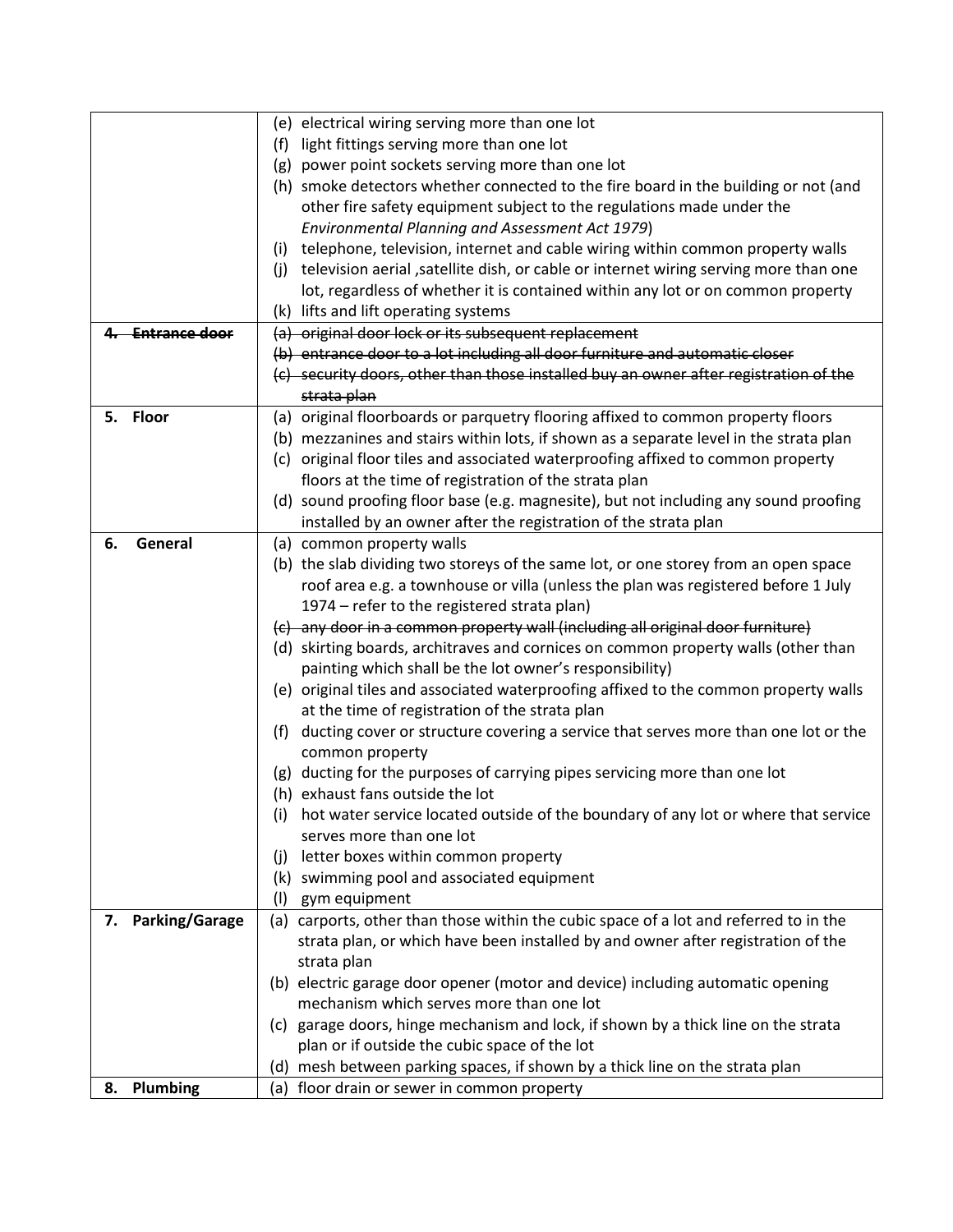|         | (b) pipes within common property wall, floor or ceiling                                  |
|---------|------------------------------------------------------------------------------------------|
|         | (c) main stopcock to unit                                                                |
|         | (d) storm water and on-site detention systems below ground                               |
| Windows | (a) windows in common property walls, including window furniture, sash cord and          |
|         | window seal                                                                              |
|         | (b) insect-screens, other than those installed by an owner after the registration of the |
|         | <del>strata plan</del>                                                                   |
|         | (c) original lock or other lock if subsequently replacement by the owners corporation    |

# **Lot owner responsibilities for maintenance, repair or replacement.**

| 1.  | <b>Balcony &amp;</b> | awnings, decks, pergola, privacy screen, louvres, retaining walls, planter walls,<br>(a)     |
|-----|----------------------|----------------------------------------------------------------------------------------------|
|     | Courtyards           | steps or other structures within the cubic space of a balcony or courtyard and not           |
|     |                      | shown as common property on the strata plan                                                  |
|     |                      | (b) that part of a tree within the cubic space of a lot                                      |
| 2.  | Ceiling/Roof         | (a) false ceilings inside the lot installed by an owner after the registration of the strata |
|     |                      | plan                                                                                         |
| 3.  | <b>Electrical</b>    | (a) air conditioning systems, whether inside or outside of a lot, which serve only that      |
|     |                      | lot                                                                                          |
|     |                      | (b) fuses and fuse boards within the lot and serving only that lot                           |
|     |                      | (c) in-sink food waste disposal systems and water filtration systems                         |
|     |                      | (d) electrical wiring in non-common property walls within a lot and serving only that        |
|     |                      | lot                                                                                          |
|     |                      | (e) light fittings, light switches and power point sockets within the lot serving only       |
|     |                      | that lot                                                                                     |
|     |                      | telephone, television, internet and cable wiring within non-common property<br>(f)           |
|     |                      | walls and serving only that lot                                                              |
|     |                      | (g) telephone, television, internet and cable service and connection sockets                 |
|     |                      | (h) intercom handsets serving one lot and associated wiring located within non-              |
|     |                      | common walls                                                                                 |
| 4.  | <b>Entrance door</b> | (a) door locks additional to the original lock (or subsequent replacement of the             |
|     |                      | original lock)                                                                               |
|     |                      | (b) keys, security cards and access passes                                                   |
| 5.  | Floor                | (a) floor tiles and any associated waterproofing affixed by an owner after the               |
|     |                      | registration of the strata plan                                                              |
|     |                      | (b) lacquer and staining on surface of floorboards or parquetry flooring                     |
|     |                      | (c) internal carpeting and floor coverings, unfixed floating floors                          |
|     |                      | (d) mezzanines and stairs within lots that are not shown or referred to in the strata        |
|     |                      | plan                                                                                         |
| l6. | General              | (a) internal (non-common property) walls                                                     |
|     |                      | (b) paintwork inside the lot (including ceiling and entrance door)                           |
|     |                      | (c) built-in wardrobes, cupboards, shelving                                                  |
|     |                      | (d) dishwasher                                                                               |
|     |                      | (e) stove                                                                                    |
|     |                      | (f) washing machine and clothes dryer                                                        |
|     |                      | (g) hot water service exclusive to a single lot (whether inside or outside of the cubic      |